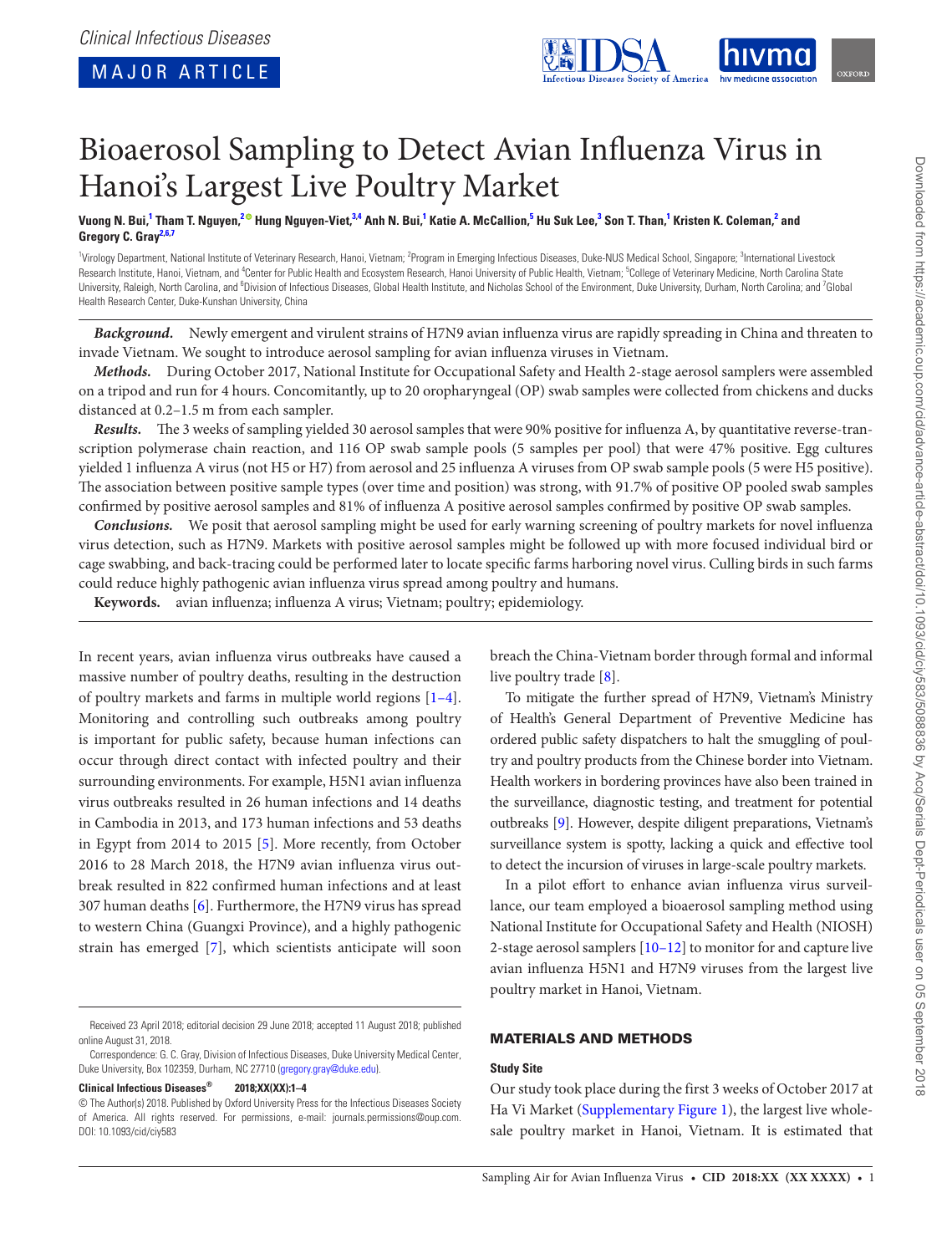80 000–100 000 live birds are sold most every day of the week in this market, which operates over an area of 20 000 square meters with 200 registered shops.

#### **Bioaerosol Sampling**

Three NIOSH BC 251 aerosol samplers were assembled on a tripod and positioned 0.5 m from the ground and 0.2–1.5 m from live bird cages on 10 days during the 3-week period. Each NIOSH sampler was connected to an AirChek TOUCH Sample Pump (SKC) set at a flow rate of 5 L/min for 4 hours, filtering a total of 1200 L of air through each sampler. Aerosols were captured in a 15-mL Falcon tube, 1.5-mL centrifuge tube, and a polytetrafluoroethylene filter cassette attached to each NIOSH sampler. After each sampling session, sample tubes and filters were transported on ice to the laboratory, where they were quickly processed and preserved at -80°C.

#### **Poultry Swabbing**

During each of the 10 sampling days, 15–20 oropharyngeal (OP) swab samples were collected from chickens and ducks 0.2–1.5 m from each of the 3 NIOSH samplers [\(Supplementary](http://academic.oup.com/cid/article-lookup/doi/10.1093/cid/ciy583#supplementary-data) Figure 2). After collection, OP swab samples were pooled (5 samples in a single 2.5-mL tube of viral transport medium). OP swab sample pools were kept on ice until being transported back to the laboratory, where they were processed and preserved at −80°C. The National Institute of Veterinary Research required no special ethical approval to conduct this routinely performed poultry swab sampling.

#### **Sample Processing**

#### *Aerosol Samples*

In the laboratory, the 15-mL Falcon tubes and 1.5-mL centrifuge tubes were detached from the NIOSH samplers, after which 2 mL of sterile virus collection medium (phosphate-buffered saline with 0.5% wt/vol bovine serum albumin fraction V) was added to each 15-mL centrifuge tube, and 1 mL of virus collection medium was added to each 1.5-mL centrifuge tube. Sampler tubes were then vortexed both upright and inverted, to ensure that the tops of the tubes were washed thoroughly. The vortexed bovine serum albumin solutions were then transferred to 2.0-mL cryovial tubes.

Filter cassettes were then removed from the NIOSH samplers and each polytetrafluoroethylene filter was carefully transferred to the bottom of a 500-mL Falcon tube and vortexed for 15 seconds while dry. Next, 1 mL of virus collection medium was added to each 50-mL tube and vortexed twice before removing and discarding the filter. The vortexed sample solutions in the 50-mL tubes were then transferred to the 2.0-mL cryovial tubes containing the sample solutions from the 1.5-mL centrifuge tubes previously detached from the NIOSH samplers, yielding a 2-mL combined sample tube. All aerosol sample solutions were stored at −80°C until they were used for further analyses.

### *Swab Samples*

Tubes containing pooled OP swab samples were vortexed twice at medium speed before removal and discarding of the swabs. The remaining solution was transferred to cryovial tubes and stored at −80°C until used for further analyses.

### **Molecular Assays**

Using the QIAamp Viral RNA Mini Kit (Qiagen), total RNA was extracted from 140 µL of each aerosol and pooled OP swab sample and eluted in 60 µL of elution buffer. Using an IQ5 Multicolor Real-Time PCR Detection System (Bio-Rad) and a Superscript III Platinum One-step RT-PCR kit (Thermo fisher Scientific), extracted sample RNA was tested for the presence of avian influenza virus by means of real-time reverse-transcription polymerase chain reaction (RT-PCR) targeting the influenza A virus M gene [\[13](#page-3-7)]. Cycling conditions used were as follows: 50°C for 30 minutes, 95°C for 15 minutes, and 40 cycles of 95°C for 10 seconds and 58°C for 50 seconds. The primers and probe used were as follows: forward primer, 5'-GAC CRA TCC TGT CAC CTC TGA C-3'; reverse primer, 5'-AGG GCA TTY TGG ACA AAK CGT CTA-3'; and probe, FAM-TGC AGT CCT CGC TCA CTG GGC ACG-BHQ1. Any sample with a cycle threshold (Ct) value <40 was considered positive for the M gene. A single aerosol sample was considered positive if either the 15-mL tube sample or the pooled 1.5-mL tube and filter sample was positive. Positive samples were subtyped for A/H5 and A/H7, using primer-probe sets described elsewhere [\[14](#page-3-8), [15\]](#page-3-9).

# **Viral Isolation**

A 0.1-mL volume of each of the 30 aerosol samples and each of the 116 pooled OP swab samples was inoculated in triplicate into the allantoic cavity of 9–10-day-old embryonated chicken eggs (438 eggs total). Eggs were incubated at 37°C for 3 days and chilled at 4°C for ≥24 hours. Allantoic fluid from each egg was tested with a hemagglutination (HA) assay described in the World Health Organization manual [\[16](#page-3-10)].

#### **Data Analysis**

The McNemar test was used to evaluate the association of results between aerosol and swab samples. Differences were considered statistically significant at  $P < .05$ . This test was conducted using Stata software (version 14.0; StataCorp). QGIS software (version 3.0.1; Quantum GIS development Team 2018) was used to generate the map.

## RESULTS

During the first 3 weeks of October 2017, a total of 30 aerosol samples and 580 poultry OP swab samples were collected. Twenty-seven (90%; 95% confidence interval [CI], 73.5%– 97.9%) of the aerosol samples and 54 (47%; 37.2%– 56.0%) of the 116 pools of poultry OP swab samples were positive for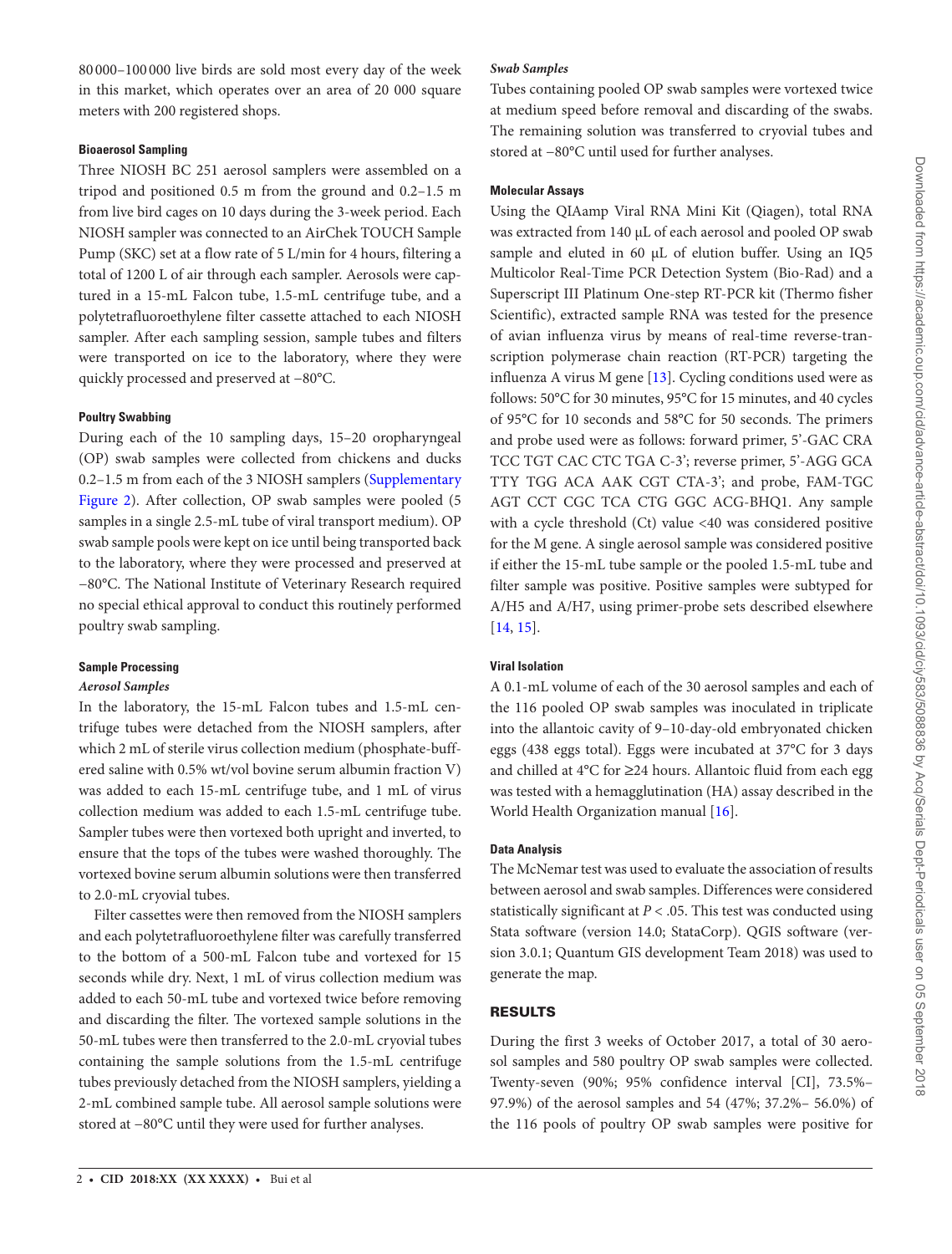influenza A as demonstrated by real-time RT-PCR. None of the influenza A–positive aerosol samples were positive for H5 and H7 genes. The mean Ct values for influenza A–positive aerosol and pooled OP swab samples were 35.04 and 28.74, respectively.

After egg culture, HA test results suggested viral growth in 1 (3%) of the aerosol samples and 43 (37%) of the pooled poultry OP swab samples. The aerosol sample with evidence of a pathogen in egg culture had molecular evidence of influenza A, but the H5 and H7 assay results were negative. Among the 43 egg cultures with suggested pathogen growth, molecular assays revealed that 25 (58%) were influenza A positive, with 5 positive for H5 and none positive for H7.

#### **Aerosol Pooled OP Swab Sample Comparison**

We compared the aerosol and pooled OP swab samples that were collected at the same time in the same areas of the bird market ([Table 1](#page-2-0)). When assay results were positive by either method, association statistics were remarkably strong. The percentage of positive agreement between 2 sampling methods was 91.7% (95% CI, 73%– 99%) when we used swab sampling as the reference test. Alternatively, when we used aerosol sampling as the reference test, the percentage of positive agreement was 81% (95% CI, 62%–94%). The overall agreement was 77% (95% CI, 58%– 90%). The McNemar test  $(P = .26)$  suggested no statistically significant difference between sampling methods.

## **DISCUSSION**

We conducted a pilot bioaerosol sampling study at a large live bird market in Hanoi with a goal of screening for avian influenza A viruses among live poultry. A total of 30 aerosol and 116 poultry OP swab samples were collected. Our percentage of positive aerosol samples (90%) for influenza A virus was high compared with results in previous aerosol studies [\[17,](#page-3-11) [18\]](#page-3-12). We had a strong agreement between positive aerosol and swab samples, supporting the premise that noninvasive aerosol sampling might be an efficient and low-cost means of screening large populations of poultry for avian influenza virus. In particular, aerosol sampling might be effective in detecting incursions of novel viruses, such as H7N9.

Aerosol sampling is an attractive surveillance tool, because it does not involve the handling of birds and requires no animal ethical committee approval. In addition, aerosol equipment is compact, portable, and convenient and can cover relatively large geographic areas, with studies in livestock agriculture detecting novel virus incursions 2–16 km from the source [\[19](#page-3-13)]. In contrast, poultry throat or cloacal swab sample surveillance studies require animal ethical approvals and are often met with resistance by poultry owners.

The current study had a number of limitations. The quantitative RT-PCR–positive aerosol samples had a higher mean Ct value than the quantitative RT-PCR–positive pooled swab samples (35.04 and 28.74, respectively), suggesting more virus particles in the swab samples. This would explain the recovery of only 1 live influenza A virus from 30 aerosol samples, compared with 25 live influenza A viruses from 116 pooled OP samples. The eggs used in this study were not certified commercially as pathogen free. Hence, other pathogens in the eggs or in the field samples may have confounded HA assay results. For instance, in another unpublished study, we have found Newcastle disease virus to cause HA-positive egg cultures.

Furthermore, not all aerosol samplers perform equally. The NIOSH samplers used in this study, though small and portable, may not detect pathogens at distances equal to those enabled by larger, more cumbersome aerosol samplers [[19](#page-3-13)]. Hence, it seems likely that controlled comparison experiments with multiple samplers will be required to determine the optimal aerosol sampling strategies for such surveillance. Furthermore, our pilot study was small, with 90% of aerosol samples testing positive, limiting our ability to make conclusions comparing the specificity of aerosol and poultry swab sampling. Finally, because our collaborators at the National Institute of Veterinary Research did not have the ability to immediately sequence type the viruses, we do not know with absolute certainty that the aerosol detections represent influenza A RNA from the birds.

Even with these limitations, it seems clear that periodic aerosol sampling might be used to economically screen large bird markets for novel pathogens. Positive aerosol samples are very likely to reflect the presence of influenza A virus in a market.

| Aerosol Samples | Pooled Poultry OP Swab Samples<br>Collected Near Aerosol Sample <sup>b</sup> |          | Agreement (95% CI), % |                    |                |
|-----------------|------------------------------------------------------------------------------|----------|-----------------------|--------------------|----------------|
|                 | Positive                                                                     | Negative | Positive              | Negative           | Overall        |
| Positive        | 22                                                                           | 5        | 91.7 (73-99)          | $16.7(0.4 - 64.1)$ | 76.7 (57.7-90) |
| Negative        |                                                                              |          |                       |                    |                |
| Total           | 24                                                                           | 6        |                       |                    |                |

<span id="page-2-0"></span>Table 1. Comparison of Aerosol Sampling Assays With Pooled OP Swab Sample Assays for Real-time RT-PCR Evidence of Influenza A Virus<sup>e</sup>

Abbreviations: CI, confidence interval; OP, oropharyngeal; RT-PCR, reverse-transcription polymerase chain reaction.

<sup>a</sup>Aerosol and swab samples were obtained at the same time and in the same location in the Ha Vi live bird market.

<sup>b</sup>Samples obtained 0.2-1.5 m from the aerosol collection point.